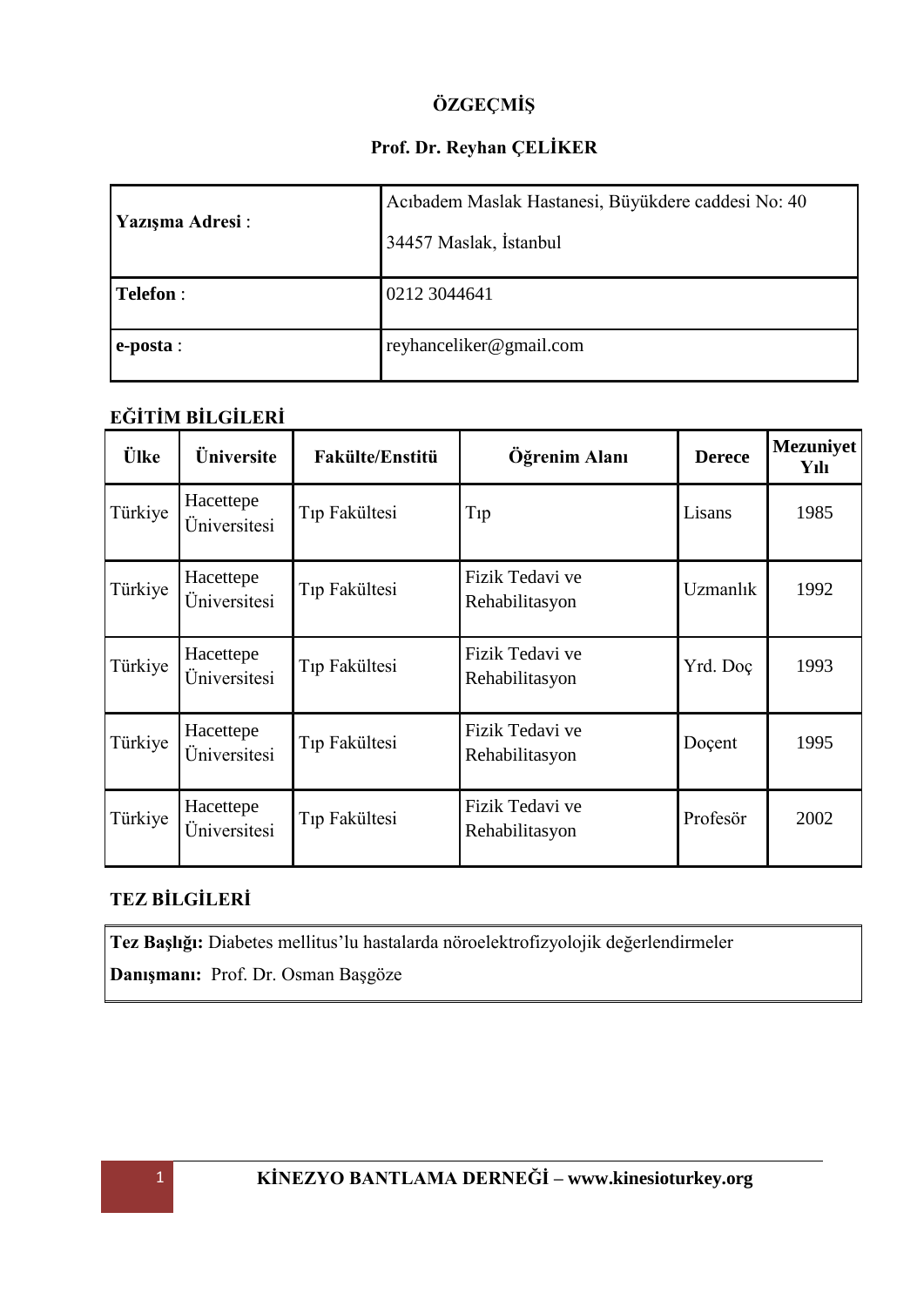| Kurum/Kuruluş                                     | <b>Ülke</b> | Sehir     | <b>Bölüm/Birim</b>                                                   | <b>Görev Türü</b>                 | Görev<br>Dönemi |
|---------------------------------------------------|-------------|-----------|----------------------------------------------------------------------|-----------------------------------|-----------------|
| Amsterdam Universitesi                            | Hollanda    | Amsterdam | Klinik<br>Nörofizyoloji<br>Departmanı                                | Visiting<br>Research<br>Assistant | 1992            |
| Gent Üniversitesi                                 | Belçika     | Gent      | Fizik Tedavi ve<br>Rehabilitasyon<br>Departmanı                      | Visiting<br>Research<br>Assistant | 1992            |
| Guy's Hospital                                    | Ingiltere   | Londra    | Ağrı Kliniği ve<br>Romatoloji<br>Departman                           | Visiting<br>Profesor              | 1997            |
| Hacettepe Üniversitesi                            | Türkiye     | Ankara    | Tip Fakültesi,<br>Fizik Tedavi ve<br>Rehabilitasyon<br>Anabilim Dalı | Öğretim<br>Üyesi                  | 1998-<br>2008   |
| Acıbadem Sağlık Grubu,<br><b>Maslak Hastanesi</b> | Türkiye     | İstanbul  | Fizik Tedavi ve<br>Rehabilitasyon<br>Bölümü                          | Prof. Dr.                         | 2009-<br>halen  |
| Acıbadem Üniversitesi                             | Türkiye     | İstanbul  | Tıp Fakültesi                                                        | Öğretim<br>Üyesi                  | 2009-<br>halen  |

# **AKADEMİK/MESLEKTE DENEYİM**

### **YAYINLARI**

## **Uluslararası hakemli dergilerde yayımlanan makaleler**

- 1. Dinçer F, Çeliker R, Başgöze O, Özker R, Saatçi Ü. The results of early rehabilitation in Juvenile Chronic Arthritis. Reumatismo 1991; 43(4): 269-281.
- 2. Dinçer F, Çeliker R, Sözay S, Başgöze O, Özker R. Etiological and functional evaluation of the paediatric population with spinal cord injury. The Turkish Journal of Pediatrics 1993; 35: 171-175.
- 3. Hasçelik Z, Hasçelik G, Çeliker R, Özalp M. Effects of tenoxicam on neutrophil chemotaxis in rheumatoid arthritis and healthy controls. Clinical Rheumatology 1994; 13(1): 98-102.
- 4. Çeliker R, Dinçer F, Sivri A, Eryılmaz M. Dermatomal somatosensory evoked potentials in cervical spondylosis: A comparative study using computerized tomography. European Journal of Physical Medicine and Rehabilitation 1994; 4(6): 198-200.
- 5. Sivri A, Çeliker R, Sungur C, Gökçe-Kutsal Y. Carpal tunnel syndrome: A major complication in hemodialysis patients. Scandinavian Journal of Rheumatology 1994; 23 (5): 287-290.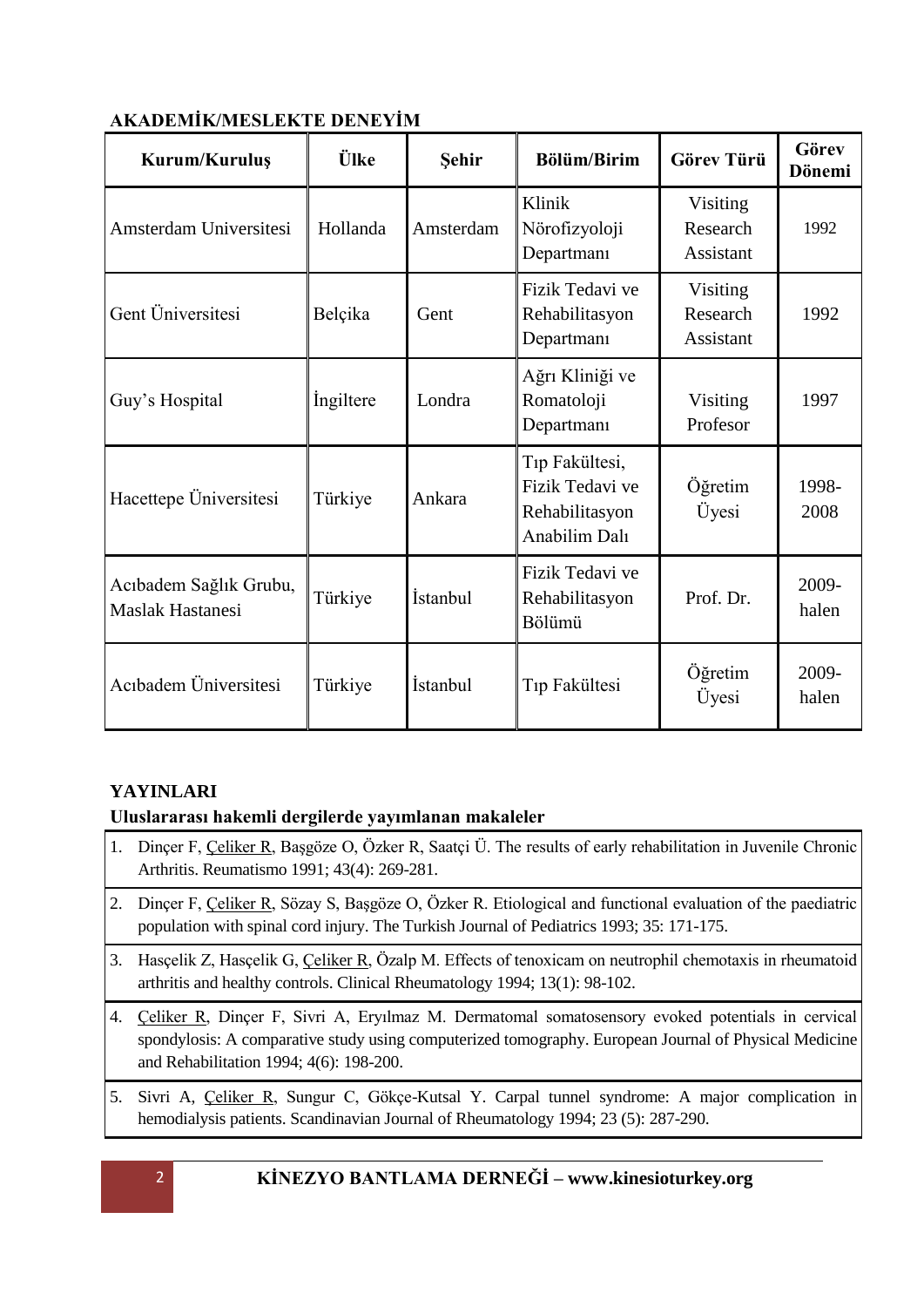- 6. Sözay S, Gökçe-Kutsal Y, Çeliker R, Erbaş T, Başgöze O. Neuroelectrophysiological evaluation of untreated hyperthyroid patients. Thyroidology Clinical and Experimental 1994; 6(2): 55-59 .
- 7. Çeliker R, Gökçe-Kutsal Y, Eryılmaz M. Temporomandibular joint involvement in rheumatoid arthritis: Relationship with disease activity. Scandinavian Journal of Rheumatology 1995; 24(1): 22-25.
- 8. Çeliker R, Gökçe-Kutsal Y, Başgöze O. Motion of lumbar spine in operated and non-operated low-back pain patients. European Journal of Physical Medicine and Rehabilitation 1995; 5(2): 51-53.
- 9. Sivri A, Hasçelik Z, Çeliker R, Başgöze O. Early detection of neurological involvement in systemic lupus erythematosus patients. Electromyography and Clinical Neurophysiology 1995; 35: (4): 195-199.
- 10. Çeliker R, Gökçe-Kutsal Y, Cindaş A, Arıyürek M, Renda N, Koray Z, Başgöze O. Osteoporosis in rheumatoid arthritis: Effect of disease activity. Clinical Rheumatology 1995; 14(4): 429-433.
- 11. Çeliker R, Başgöze O, Bayraktar M. Early detection of neurological involvement in diabetes mellitus. Electromyography and Clinical Neurophysiology 1996; 36(1):29-35.
- 12. Çeliker R, İnanıcı F, Dinçer F. Classification and etiological evaluation of hand problems (Letter). European Journal of Physical Medicine and Rehabilitation 1996; 6(2): 38.
- 13. Çeliker R, Olcay L, Kara A, Gürgey A. Clinical and radiological assessment of haemophilic arthropathy in children. Clinical Rheumatology 1997; 16(1):109-110.
- 14. Çeliker R, Borman P, Öktem F, Gökçe-Kutsal Y. Psychological disturbance in fibromyalgia: Relation with pain severity. Clinical Rheumatology 1997; 16(2): 179-184.
- 15. Onur Ö, Çeliker R, Çetin A, Alikaşifoğlu A, Uğur Ö, Başgöze O. Hypophosphatemic rickets with sacroiliitis-like presentation in an adolescent. Case Report. Scandinavian Journal of Rheumatology 1997; 26:332-335.
- 16. Dinçer F, Çetin A, Çeliker R, Çetin M, Şafak T, Kostakoğlu N. Causes and consequences of hand injuries requiring hand rehabilitation. European Journal of Physical Medicine and Rehabilitation 1998; 8(4): 113- 115.
- 17. Çetin A, Çeliker R, Dinçer F, Arıyürek M. Bone mineral density in children with juvenile chronic arthritis. Clinical Rheumatology 1998; 17(6): 551-553.
- 18. Onur Ö, Çeliker R. Polyarthritis as a complication of intravesical bacillus calmette-guerin immunotherapy for bladder cancer. Case report. Clinical Rheumatology 1999; 18(1): 74-76.
- 19. Borman P, Çeliker R, Hasçelik Z. Muscle performance in fibromyalgia syndrome. Rheumatology International 1999; 19 (1-2): 27-30.
- 20. Borman P, Çeliker R. A comparative analysis of quality of life in rheumatoid arthritis and fibromyalgia. Journal of Musculoskeletal Pain 1999; 7(4): 5-14.
- 21. Çeliker R, Gökçe-Kutsal Y, Öy B, Onur Ö, Gürgey A. Depression in children with hemophilic arthropathy and poliomyelitis: A preliminary report. Turkish Journal of Pediatrics 2000; 42: 27-30.
- 22. Celiker R, Arslan S. Comparison of serum insulin-like growth factor-1 and growth hormone levels in osteoporotic and non-osteoporotic postmenopausal women. Rheumatology International 2000; 19(6): 205- 8.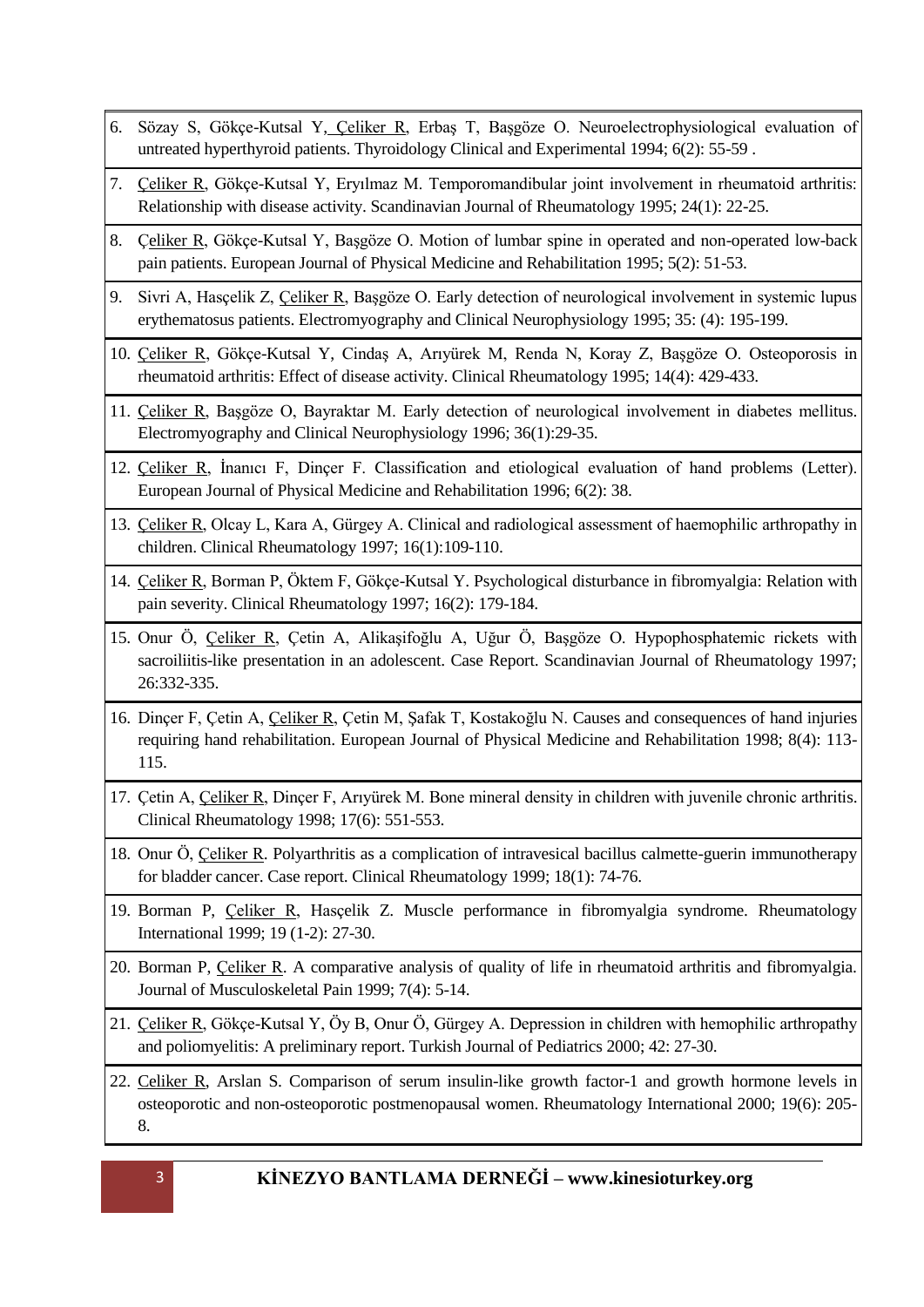- 23. Kayıkcıoglu A, Karamursel S, Agaoglu G, Keçik A, Çeliker R, Çetin A. End-to-side neurorhaphies of the ulnar and median nerves at wrist: report of two cases without sensory or motor improvement. Ann Plast Surg 2000; 45(6): 641-3.
- 24. Cetin A, Ertürk H, Celiker R, Sivri A, Hascelik Z. The role of quantitative ultrasound in predicting osteoporosis defined by dual x-ray absorptiometry. Rheumatology International 2001; 20(2): 55-59.
- 25. Çeliker R, Borman P. Fibromyalgia versus rheumatoid arthritis: A comparison of psychological disturbance and life satisfaction. Journal of Musculoskeletal Pain 2001; 9(1): 35-45.
- 26. Arslan Ş, Çeliker R. Comparison of the efficacy of local corticosteroid injection and physical therapy in adhesive capsulitis. Rheumatology International 2001; 21: 20-23.
- 27. Çetin A, Gökçe-Kutsal Y, Çeliker R. Predictors of bone mineral density in healthy males. Rheumatology International 2001; 21: 85-88.
- 28. Çeliker R, Arslan Ş, İnanıcı F. Corticosteroid injection vs nonsteroidal antiinflamatory drug and splinting in carpal tunnel syndrome. Am J Phys Med Rehab 2002; 81(3): 182-186.
- 29. Çeliker R, Bal S, Bakkaloğlu A, Ozaydın E, Coşkun T, Çetin A, Dinçer F. Factors playing a role in the development of decreased bone mineral density in juvenile chronic arthritis. Rheumatol Int 2003; 23: 127- 129.
- 30. Bal S, Elshershari H, Çeliker R, Çeliker A. Thoracic sequels after thoracotomies in children with congenital cardiac disease. Cardiol Young 2003; 13(3): 264-267.
- 31. Yunus MB, Çeliker R, Aldag JC. Fibromyalgia in men: Comparison of psychological features with women. J Rheumatol 2004; 31: 2464-2467.
- 32. Bal S, Çeliker R, Palaoğlu S, Cila A. F wave studies of neurogenic intermittent claudication in lumbar spinal stenosis. Am J Phys Med Rehabil 2006; 85(2): 135-140.
- 33. Özdemir O, Atalay A, Çeliker R, Kerimoğlu Ü, Özdemir O. Congenital contracture of the quadriceps muscle: confirming the diagnosis with magnetic resonance imaging. Joint Bone Spine 2006; 73(5): 554-6.
- 34. Atalay A, Arslan S, Celiker R. Pain and musculoskeletal impairmens in patients with high body mass index. The Pain Clinic 2006; 18(1): 47-55.
- 35. Erol O, Ozçakar L, Celiker R. Shoulder rotator strength in patients with stage I-II subacromial impingement: relationship to pain, disability, and quality of life. J Shoulder Elbow Surg 2008;17(6):893-7.
- 36. Bal S, Çeliker R. Health-related quality of life in patients with myofascial pain syndrome: A controlled clinical trial. Journal of Musculoskeletal Pain 2009; 17(2): 173-177.
- 37. Çeliker R, Atalay A, Guven Z. Health related quality of life in patients with myofascial pain syndrome. Curr Pain Headache Rep 2010; 14(5):361-6.
- 38. Doner G, Guven Z, Atalay A, Celiker R. Evaluation of Mulligan's technique for adhesive capsulitis of the shoulder. J Rehabil Med 2013; 45: 87-91
- 39. Ustalar Özgen SZ, Özgen S, Celiker R, Toraman F, Baykan N. Back pain after labour under epidural analgesia. MEJ Anesth 2014; 22(4): 429-32.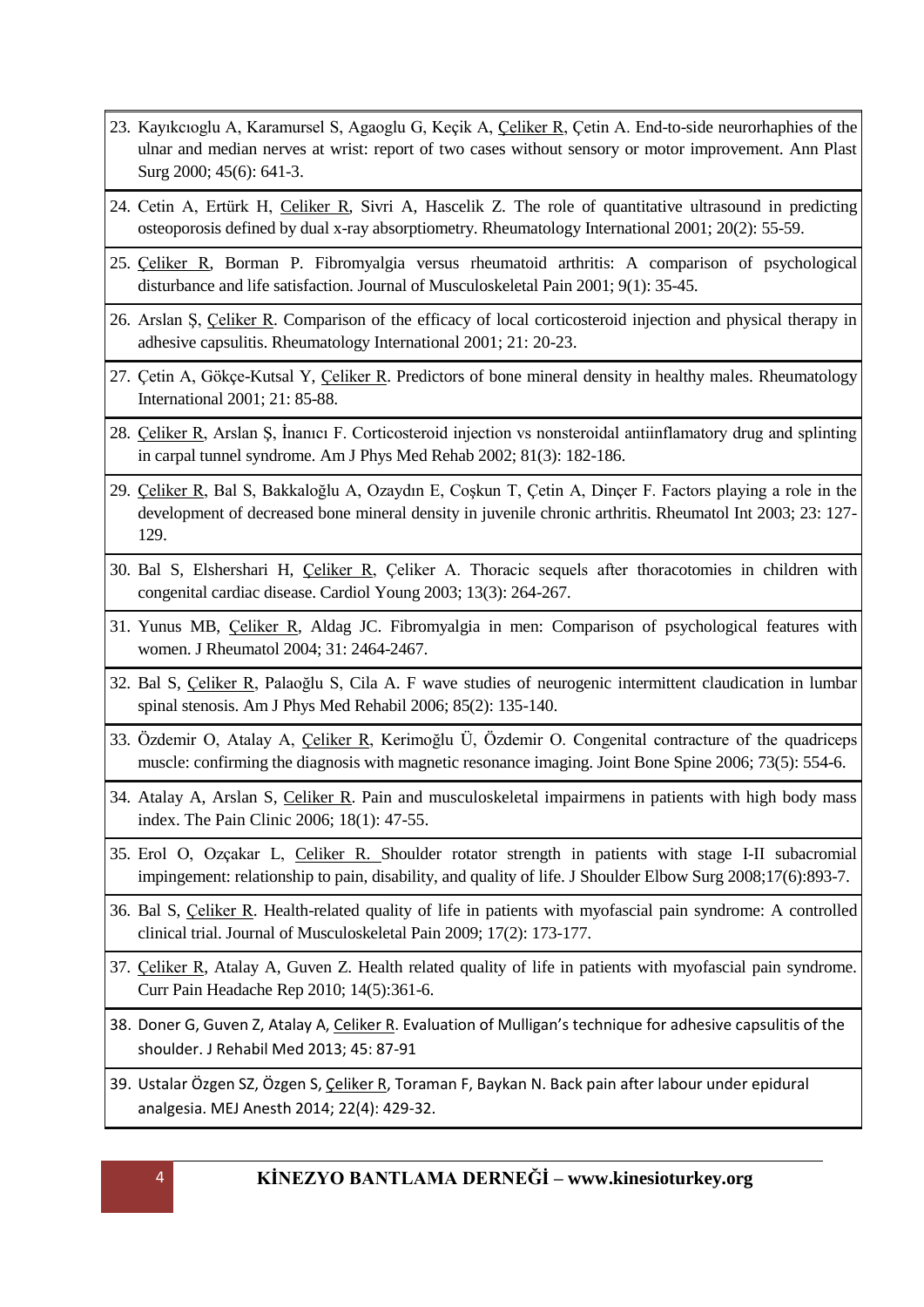40. Dursun N, Sarkaya S, Ozdolap S, Dursun E, Zateri C, Altan L, Birtane M, Akgun K, Revzani A, Aktas İ, Tastekin N, Celiker R. Risk of falls in patients with ankylosing spondylitis. J Clin Rheumatol 2015; 21(2): 76-80.

#### **Ulusal hakemli dergilerde yayımlanan makaleler :**

- 1. Çeliker R. Kollajen doku hastalıklarında sinir sistemi tutulumu. Romatoloji ve Tıbbi Rehabilitasyon Dergisi 1990; 1(1): 24-30 .
- 2. Çeliker R. Sualtı fizyolojisi ve sualtı hekimliği. Romatoloji ve Tıbbi Rehabilitasyon Dergisi 1990; 1(1): 43- 48.
- 3. Çeliker R. Post-polio sendromu. Romatoloji ve Tıbbi Rehabilitasyon Dergisi 1990; (2):108-111.
- 4. Çeliker R. Endokrin hastalıklarda romatizmal sendromlar. Romatoloji ve Tıbbi Rehabilitasyon Dergisi 1990; 1(2): 112-119.
- 5. Çeliker R, Z.Hasçelik, O. Başgöze. Eklem kıkırdağının biyokimyasal yapısı ve osteoartritte oluşan değişiklikler. Bedensel Engellileri Güçlendirme Vakfı Dergisi 1990; 1(12): 18-21.
- 6. Çeliker R, Z.Hasçelik, R.Özker. Osteoartritin medikal tedavisinde yenilikler. Bedensel Engellileri Güçlendirme Vakfı Dergisi 1990; 1(12): 22-25.
- 7. Çeliker R, Y.Gökçe-Kutsal, R.Özker. Kas iskelet sistemi hastalıklarında lazer
- 8. Çeliker R. Romatoid Artritde klinik, fonksiyonel ve radyolojik değerlendirme. Romatoloji ve Tıbbi Rehabilitasyon Dergisi 1991; 2(1): 51-58.
- 9. Çeliker R. İnsanlarda nöroelektrofizyolojik refleks çalışmaları. Romatoloji ve Tıbbi Rehabilitasyon Dergisi 1991; 2(2): 129-137.
- 10. Çeliker R. Romatoid artritde yavaş etkili ilaç kullanımı. Romatoloji ve Tıbbi Rehabilitasyon Dergisi 1991; 2(3): 207-219.
- 11. Çeliker R. Artroplasti rehabilitasyonu. Romatoloji ve Tıbbi Rehabilitasyon Dergisi 1992; 3(1): 62-69.
- 12. Çeliker R. Myofasial ağrı sendromu: Tanı ve tedavisi. Romatoloji ve Tıbbi Rehabilitasyon Dergisi 1992; 3(2): 155-160.
- 13. Çeliker R. Paraneoplastik sendromlar. Romatoloji ve Tıbbi Rehabilitasyon Dergisi 1992; 3(2): 161-171.
- 14. Sivri A, Çeliker R, Hasçelik Z. Kemik biyomekaniği. Aktüel Tıp Dergisi 1996; 1(5): 317-320. (1997; 8(2): 447-450 Yenilenmiş ikinci baskı).
- 15. Çeliker R. Yumuşak doku sakatlıkları ve rehabilitasyonu. In: SESAM Akademik Faaliyetleri 1996: 42-53.
- 16. Çeliker R. Steroid olmayan antiinflamatuar ilaçlar: İlaç seçim kriterleri. Hacettepe Tıp Dergisi 1997; 28(1): 44-48.
- 17. Çeliker R. Nonsteroidal antiinflamatuar ilaçlar: Etki mekanizmaları ve yan etki profili. Prospect 1998; 2(1): 22-27.
- 18. Çeliker R. Çocuklarda osteoporoz. Prospect 1998; 2(3): 152-154.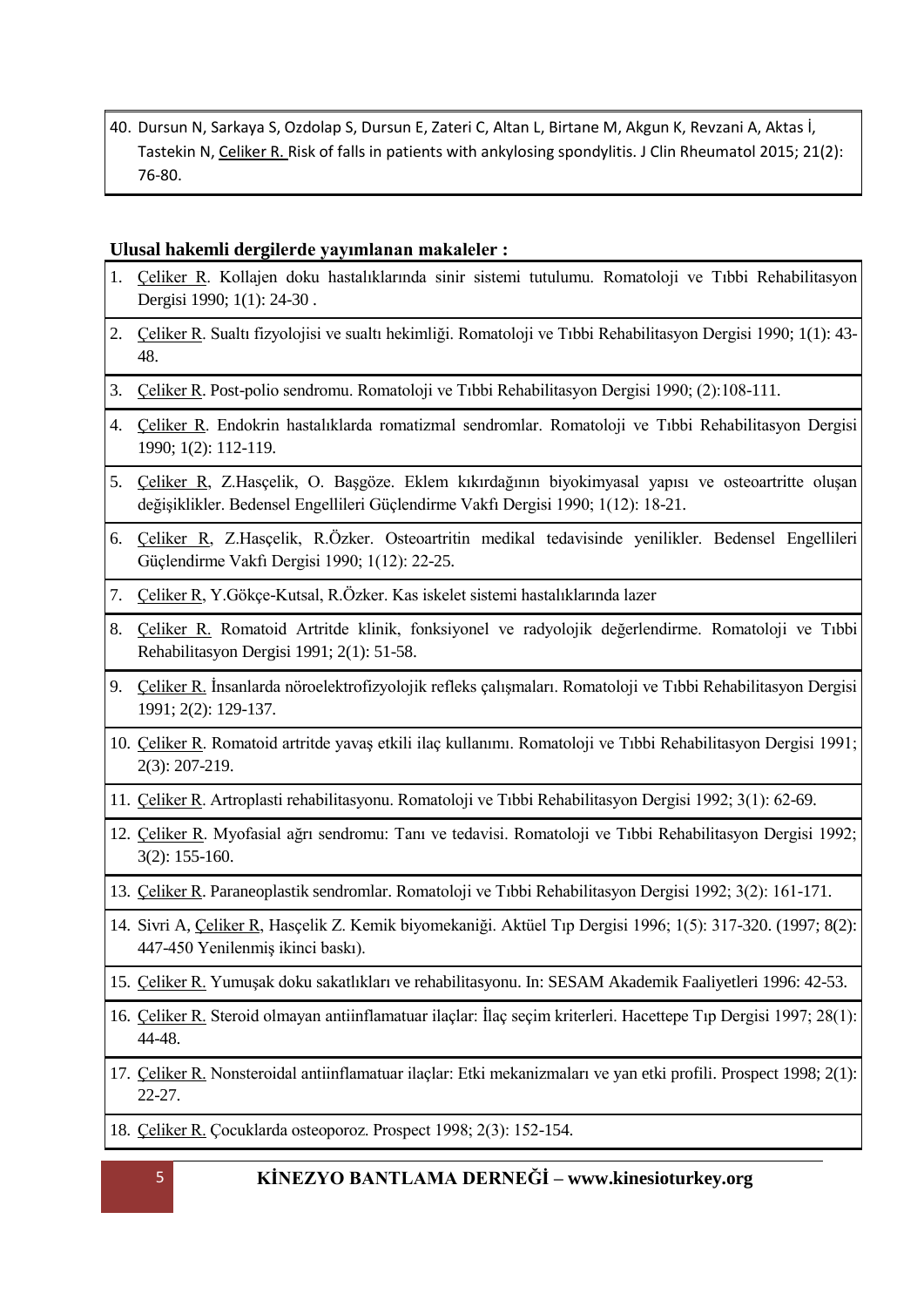- 19. Kadıoğlu N, Çeliker R. Kronik yorgunluk sendromu. Hacettepe Tıp Dergisi 1999; 30(2): 125-132.
- 20. Aysun S, Çeliker R, Yazıcı M. Serebral palside tedavi yaklaşımları. Hacettepe Tıp Dergisi 1999; 30(3): 235-243.
- 21. Bal S, Çeliker R. Myofasial ağrı sendromu. Hacettepe Tıp Dergisi 1999; 30(4): 337-342.
- 22. Çeliker R. Ankilozan spondilit : Klinik özellikleri. Romatizma 2000 ; 15(1) : 15-21.
- 23. Akova M, Kocagöz S, Çevik MA, Çeliker R. Brusellozis. Hacettepe Tıp Dergisi 2001 ; 32(3) : 237-250.
- 24. Bal S, Çeliker R. Baş ve boyun ağrıları. Yumuşak doku romatizmaları. Modern Tıp Seminerleri 2002; 20: 1-12.
- 25. Çeliker R. Boyun ağrısında ayırıcı tanı. Boyun Ağrısı. Modern Tıp Seminerleri 2002; 21: 68-78.
- 26. Atalay A, Çeliker R. Yeni bir steroid olmayan antiinflamatuar ilaç grubu: koksibler. Hacettepe Tıp Dergisi 2003; 34(3): 132-136.
- 27. Çeliker R. Fibromyalji sendromu tanı ve tedavisinde yenilikler. 19. Ulusal Fiziksel Tıp ve Rehabilitasyon Kongresi, Kongre Metinleri 2003 ; 132-135.
- 28. Kirazlı Y, Çeliker R, Elibol B, Kutlay Ş, Çakçı A, Alanoğlu E, Erhan B, Berker N, Parman Y, Yalçın S. Erişkin spastisisinde botulinum toksin Tip-A kullanımı: Konsensus bildirisi. Romatoloji ve Tıbbi Rehabilitasyon Dergisi 2004; 15: 137-147.
- 29. Çeliker R. Yaşlıda ağrı tedavisi. Medikal ve fizik tedavi rehabilitasyon yaklaşımları. Geriatri 2005. Yaşlıda Ağrıya Multidisipliner Yaklaşım Sempozyumu Kitabı. P : 105-110.
- 30. Gökçe Kutsal Y, Varlı K, Çeliker R, Özer S, Orer H, Aypar Ü, Şahin A, Oruçkaptan H. Ağrıya multidisipliner yaklaşım. Hacettepe Tıp Dergisi 2005 ; 36 : 111-128.
- 31. Çeliker R. Kronik Ağrı Sendromları. Türkiye Fiziksel Tıp ve Rehabilitasyon Dergisi 2005; 51 (Özel Ek-B): 14-18.
- 32. Çeliker R. Romatizmal hastalıklarda nonstreroid antiinflamatuvar ilaç kullanımı. Romatizma 2006; 21 (Supl 1): 168 – 174.
- 33. Çil A, Aksoy C, Çeliker R. Serebral Palsi tedavisinde botulinum toksini uygulamaları. Hacettepe Tıp Dergisi 2006; 37 (1): 43- 48.
- 34. Çeliker R. Kalça ve diz osteoartriti tedavisinde güncel kılavuzlar. Hacettepe Tıp Dergisi 2008; 39(1): 36- 44.
- 35. Çeliker R. Alt ekstremitelerde tuzak nöropatiler. Türkiye Fiziksel Tıp ve Rehabilitasyon Dergisi 2009; 55(Özel sayı 1):30-4.
- 36. Çeliker R. Yaşlılarda osteoartrit tedavisine güncel yaklaşımlar. Türkiye Fiziksel Tıp ve Rehabilitasyon Dergisi 2009; 55 (Suppl 2): 75-79.
- 37. Çeliker R, Güven Z, Aydoğ T, Bağış S, Atalay A, Çağlar Yağcı H, Korkmaz N. Kinezyolojik bantlama tekniği ve uygulama alanları. Türk Fiz Tıp Rehabil Derg 2011; 57: 225-35.
- 38. Güven Z, Çeliker R, Atalay A. Kanser ve nöropatik ağrı. Türkiye Klinikleri, JPMR&R-Special Topics 2012; 5(1): 18-31.